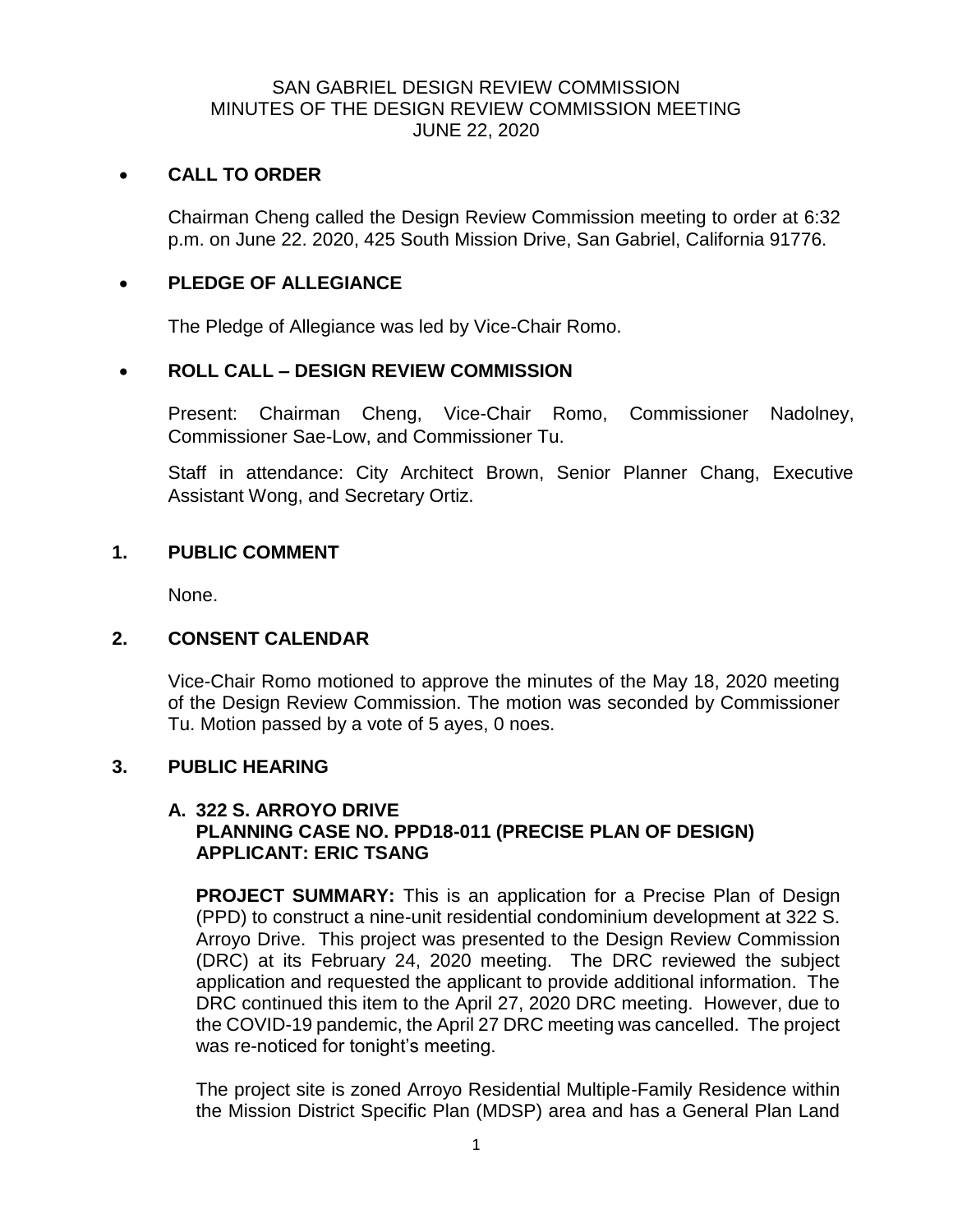Use Designation of Mission District High Density Multiple Family Residence. This project is exempt from the California Environmental Quality Act (CEQA) per Guidelines section 15332, Class 32 (In-Fill Development Projects).

**STAFF RECOMMENDATION: ADOPT A RESOLUTION OF THE DESIGN REVIEW COMMISSION OF THE CITY OF SAN GABRIEL, CALIFORNIA, APPROVING PLANNING CASE NUMBER PPD18-011 FOR THE CONSTRUCTION OF A NINE-UNIT RESIDENTIAL CONDOMINIUM DEVELOPMENT AT 322 S. ARROYO DRIVE, SUBJECT TO THE RECOMMENDED CONDITIONS OF APPROVAL.**

This item was presented by Senior Planner Chang.

Eric Tsang, project architect, 440 E. Huntington Dr. Arcadia, answered questions from the Commissioners.

Commissioner Sae-Low questioned the lot coverage. He stated it was a good design.

Commissioner Nadolney was concerned with the retaining walls and the neighboring properties. The slope of this project needs to be evaluated. She also stated concerns with fire pits on the roofs, the powder rooms on the first floor, and the bathroom windows.

Jason Lee, project coordinator from Cal Land Engineering, Inc., answered questions from the Commissioners.

Vice-Chair Romo commented on the front elevation on the building.

Chairman Cheng suggested the applicant should coordinate with the structural engineer and the landscape architect before submitting plans to the Building Division. He commented on some of the architectural finishes as well.

Chairman Cheng opened the public hearing.

Testimony:

1. Sonja Trauss, representing YIMBY Law – support

There being no other speaker, Chairman Cheng closed the public hearing at 7:41p.m.

Commissioner Tu commented on the floor plan design on the front unit stating the powder room is not necessary and to work on the current kitchen layout.

Commissioner Nadolney suggested adding 2 retaining walls to the north side to include additional landscape.

Chairman Cheng suggested the project architect to consult with the structural engineer to confirm some of the details.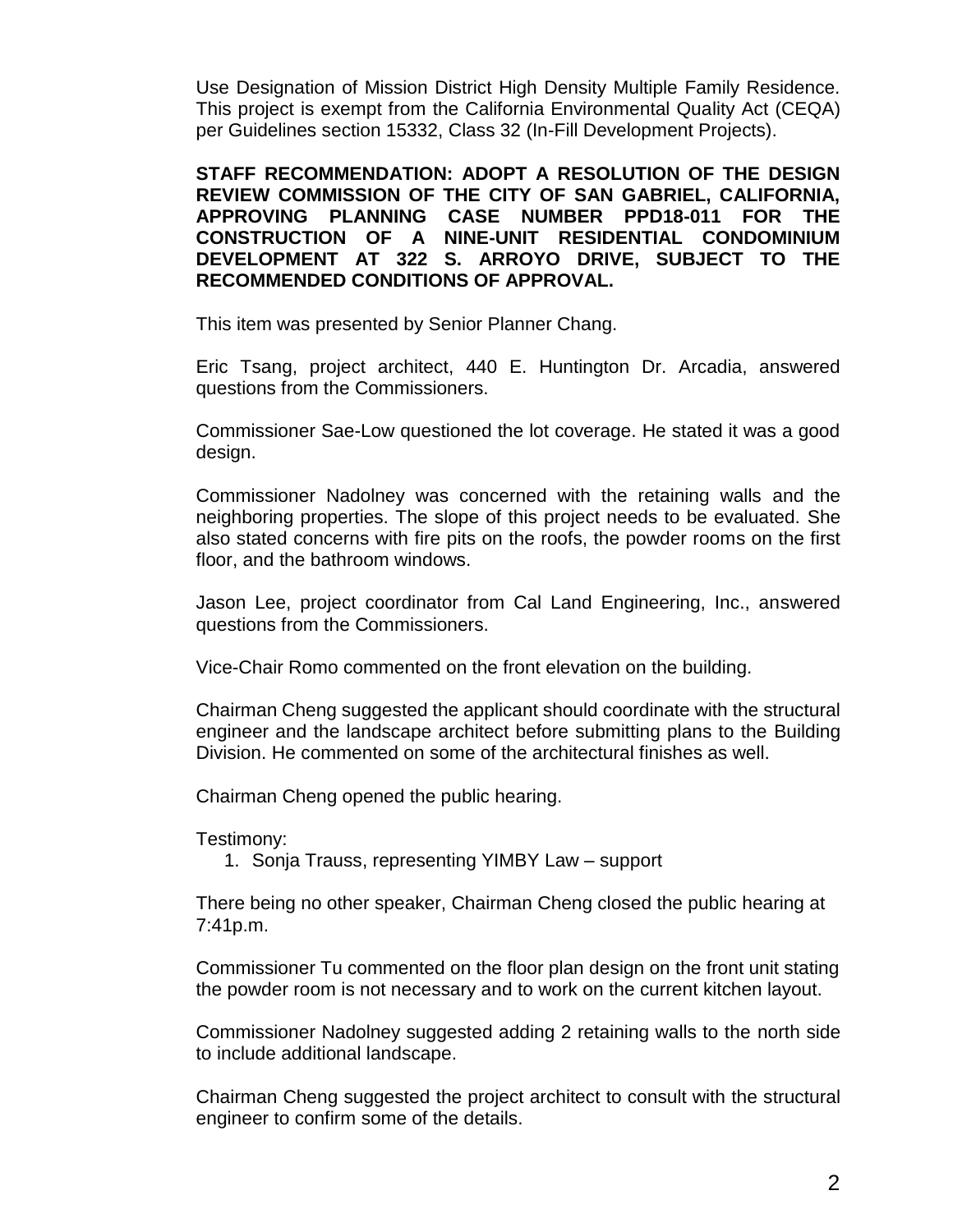Commissioner Sae-Low made a motion to continue this items to the regular Design Review Commission meeting on August 24, 2020. Chairman Cheng seconded the motion with additional information requested by the Commission: shoring plan showing the retaining wall height including the neighboring properties, identifying the finished material, addressing amenities on the rooftop other than fire pits, identifying the railing materials and clarifying the railing/parapet wall height on the rooftop. Motion passed with a vote of 5 ayes, 0 noes.

## **B. 1509 LAFAYETTE ST. PLANNING CASE NO. SPR18-061 (SITE PLAN REVIEW) APPLICANT: HUU THONG**

**PROJECT SUMMARY:** This is an application for a Site Plan Review (SPR) for the construction of a new two-story single-family residence. The subject site is zoned R-1 (Single-Family Residence) and has a General Plan Land Use Designation of Low Density Residential. This project is exempt from the California Environmental Quality Act (CEQA) per Guidelines section 15303, Class 3 (New Construction or Conversion of Small Structures).

**STAFF RECOMMENDATION: ADOPT A RESOLUTION OF THE DESIGN REVIEW COMMISSION OF THE CITY OF SAN GABRIEL, CALIFORNIA, APPROVING PLANNING CASE NUMBER SPR18-061 FOR THE CONSTRUCTION OF A NEW TWO-STORY SINGLE-FAMILY RESIDENCE AT 1509 LAFAYETTE ST., SUBJECT TO THE RECOMMENDED CONDITIONS OF APPROVAL.**

This item was presented by Senior Planner Chang.

Commissioner Nadolney questioned the FAR and encouraged that the FAR does not go over 35%.

Phillip Chan, representing the applicant, 711 S. First Ave., Arcadia, answered questions from the Commissioners.

Commissioner Tu commented that the design is well-executed and it matches the surrounding neighborhood.

Commissioner Sae-Low questioned the front-porch and stated it can be better intergraded.

Huu Thong, applicant, answered questions from the Commissioners.

Commissioner Nadolney congratulated the designer for including the neighboring buildings on the elevation plan. She questioned the closet and the windows in the master bedroom.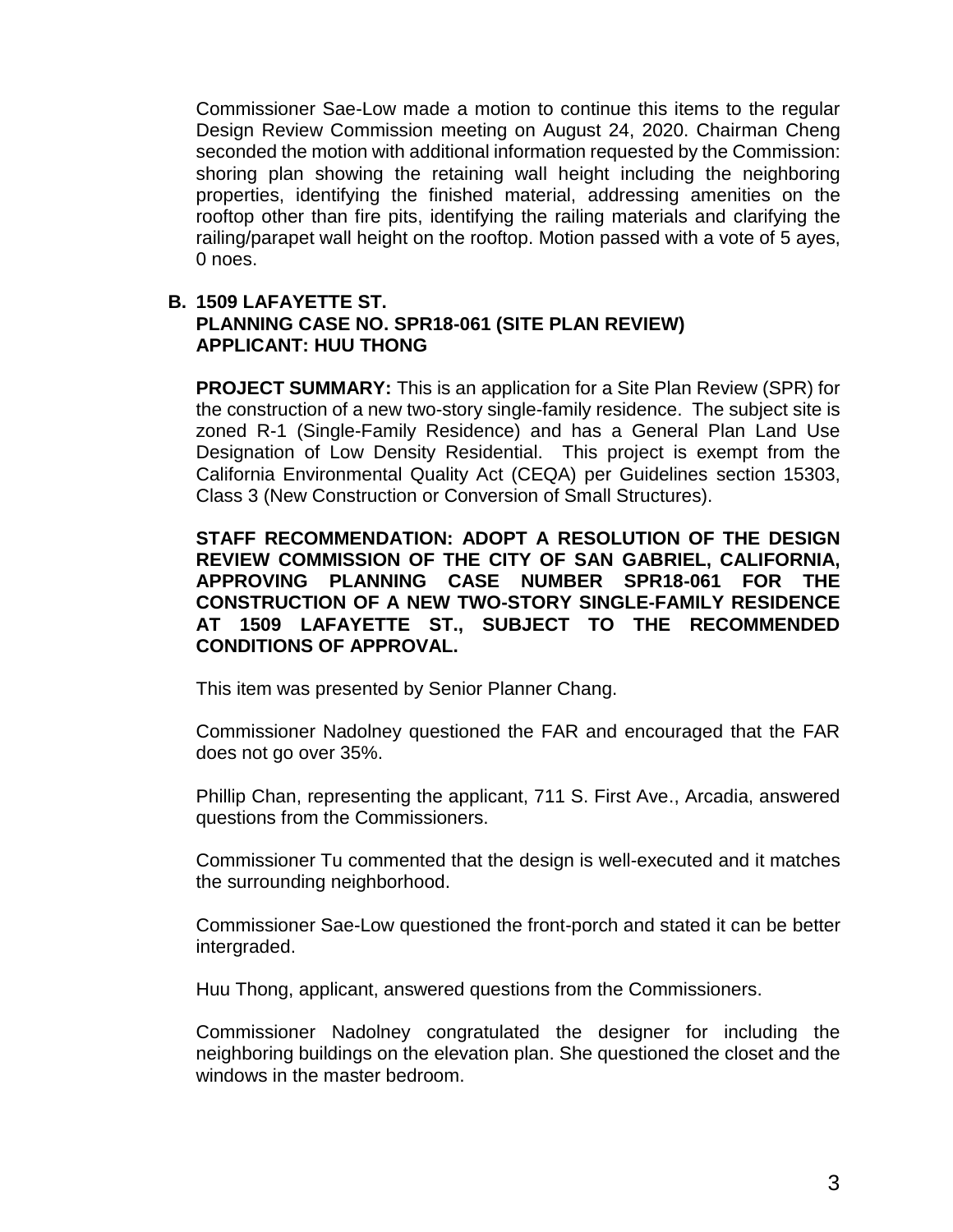Vie-Chair Romo congratulated the applicant for the design. She commented on the entry lattice feature and suggested reducing the width of the lattice.

Chairman Cheng stated this is one of the better designed projects. He suggested closing the window in the closet.

Chairman Cheng opened the public hearing.

Testimony:

- 1. Maurice Luc 2810 W. Valley Blvd. Alhambra expressed concerns
- 2. Danny Tran expressed concerns

Chairman Cheng suggested the contractor provide a contact phone number posted at the job site during construction so neighbors can call to express any construction related concerns. He also commented to provide landscaping to address neighbor's privacy concerns.

There being no other speaker, Chairman Cheng closed the public hearing at 8:55 p.m.

Vice-Chair Romo made a motion to approve Planning Case Number SPR18- 061 for the construction of a new two-story single-family residence at 1509 Lafayette St. The motion was seconded by Commissioner Nadolney. Motion passed by a vote of 5 ayes, 0 noes.

## **4. STAFF ITEM (PROJECT PREVIEW)**

## **A. 220 S. SAN GABRIEL BLVD. PLANNING CASE NO. PL-16-162 (PRECISE PLAN OF DESIGN) APPLICANT: SAN GABRIEL SQUARE, LLC**

**PROJECT SUMMARY:** This item is intended to provide information to the Design Review Commission (DRC) about a proposed mixed-use project (San Gabriel Plaza) at 220 S. San Gabriel Blvd. At the February 18, 2020 City Council meeting, the Council approved the request for a Planned Development (PD), Development Agreement (DA), Request to Vacate City Streets, and Tentative Tract Map No. 80292 (TTM) to allow a mixed-use project. The purpose of this item is to request the DRC to provide comments pertaining to architectural design so the applicant could present a formal submittal to the DRC in the coming months.

## **STAFF RECOMMENDATION: PROVIDE COMMENTS ON THE PROPOSED PROJECT.**

This item was presented by Senior Planner Chang.

Brian Husting, project architect, answered questions from the Commissioners.